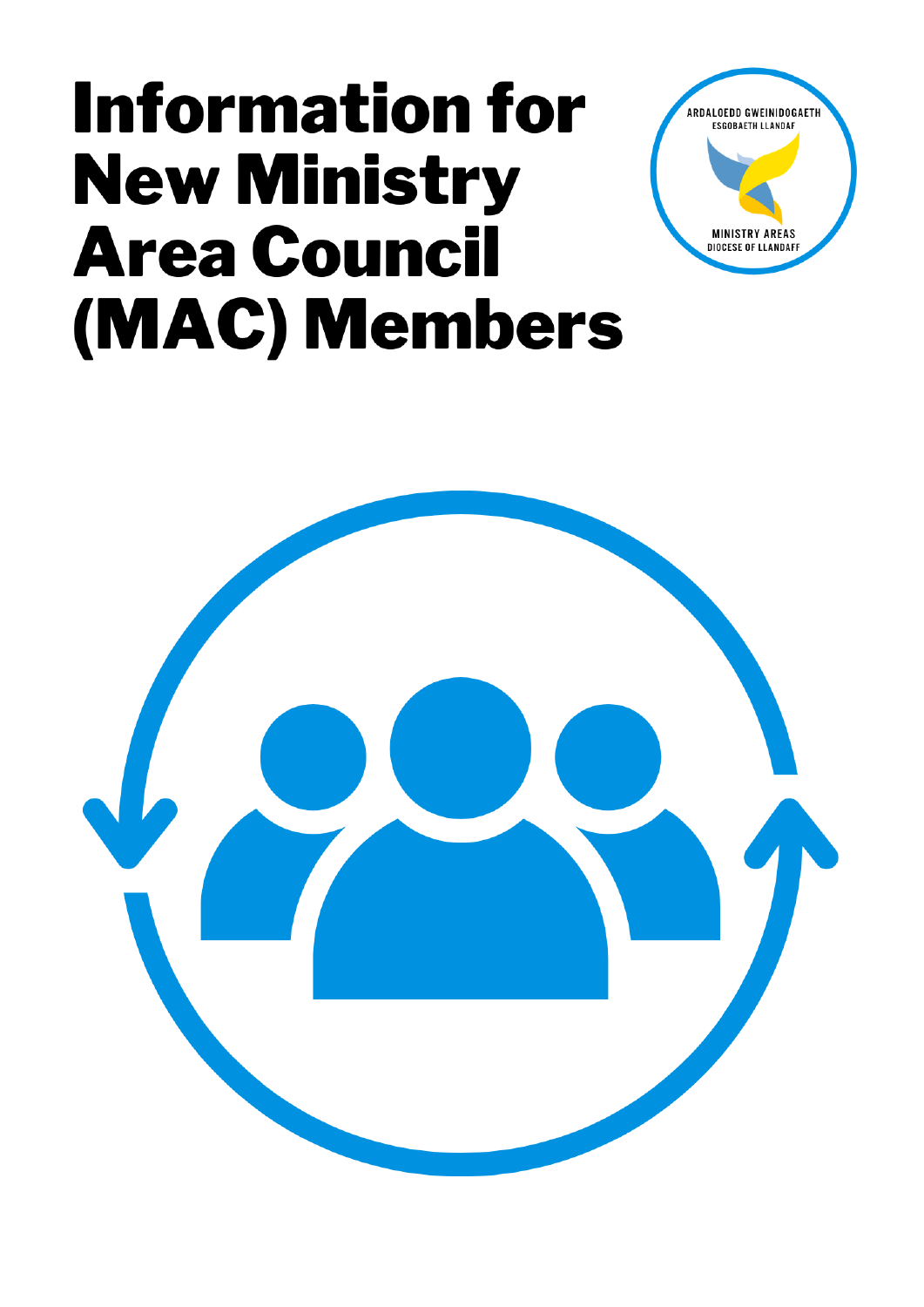#### Information for New Ministry Area Council (MAC) Member

## Serving on the MAC

#### *Summary*

- The MAC is the new name we are using for the PCC and is the key decision-making body of a Ministry Area (MA). It consists of clergy and churchwardens, together with laity elected by the Annual Vestry Meeting (AVM) of the MA.
- It has the responsibility with the clergy to promote the mission of God in the MA and operates within the rules of the Constitution of the Church in Wales and charity law.
- The MAC may make representations to the bishop on matters affecting the welfare of the MA.
- Legally, the MAC is responsible for the finances of the MA. It also has ultimate responsibility for the care and maintenance of all church buildings and their contents, together with any churchyards that are in MA care. However, buildings and money must not obscure the MAC's fundamental role in wider areas of mission. (Buildings are not owned by the MA directly, but on its behalf by the Representative Body of the Church in Wales.)
- Everyone on the MAC is also a Charity Trustee.

#### In a little more detail…

#### Attendance and Preparation

MAC members should aim to attend most meetings and to read minutes, financial statements and papers before each meeting. Some MAC members will be elected every three years to represent the MA on wider church bodies, such as the *Deanery Conference* and *Diocesan Conference.*

#### Financial Strategy

The MAC decides corporately how the MA's money is to be raised and spent. This is a key mission decision as well as a financial one.

#### Financial Oversight

Each MAC member is responsible for ensuring that the MAC complies with requirements of both charity law and current church accounting regulations. This should include receiving regular financial updates; ensuring procedures exist to approve appropriate payments and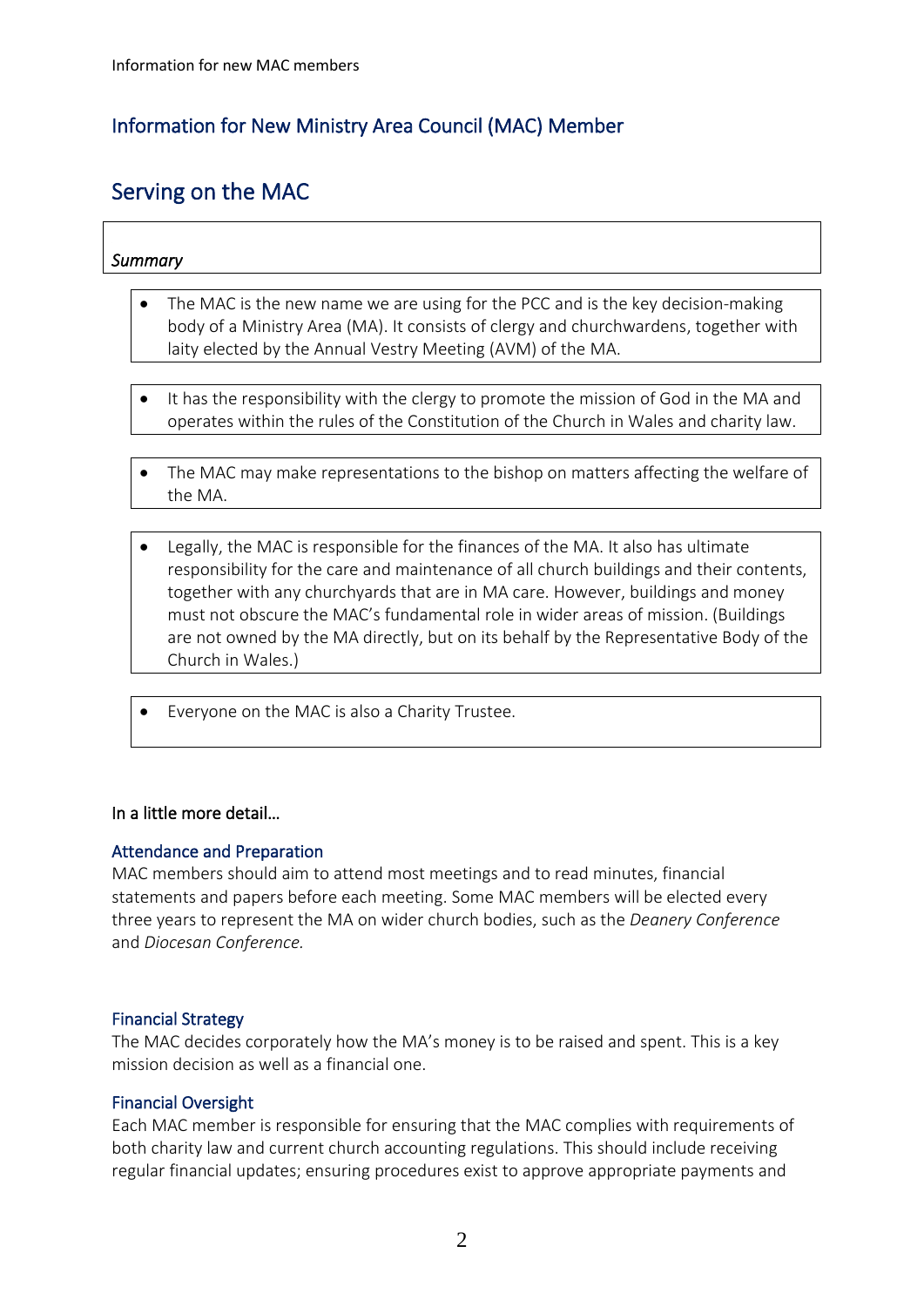that all cheques are signed by two authorised MAC members; ensuring that the service offertories and other monies are appropriately supervised; generating the Annual Report & Accounts and submitting these documents to the AVM for approval, then sending them on to the Diocese and Charity Commission.

#### Mission Planning

The MAC should ensure that there is an up-to-date and active MA mission plan which asks and answers the following questions:

- (i) what is the mission of God in our MA?
- (ii) what ministries do we need for this mission?
- (iii) what resources do we need for these ministries?

#### **Outreach**

The MAC needs to work to promote within the MA the whole mission of the Church – pastoral, evangelistic, social, and ecumenical – and to enable every member of the Church to play a full part.

#### **Buildings**

The MAC is responsible for the churches, ancillary buildings and churchyards. This will include Health & Safety matters, fulfilling the heritage requirements on buildings, insurance and maintenance work.

#### Employer

The MAC acts as the employer of the local church's paid workers, for example cleaner, MA administrator, where applicable.

#### Consultative Role

The MAC will be consulted about major changes to the forms of worship used in the MA, the appointment of a new incumbent and any proposed pastoral re-organisation. It can also raise issues with the Bishop.

#### Categories of MAC Membership

There are three categories: ex-officio (Clergy, Wardens), elected and co-opted. The number of elected and co-opted members is set by the Constitution of the Church in Wales – max 25 elected members, and 6 co-opted. However, it's likely that most MACs will be significantly smaller than the maximum allowed.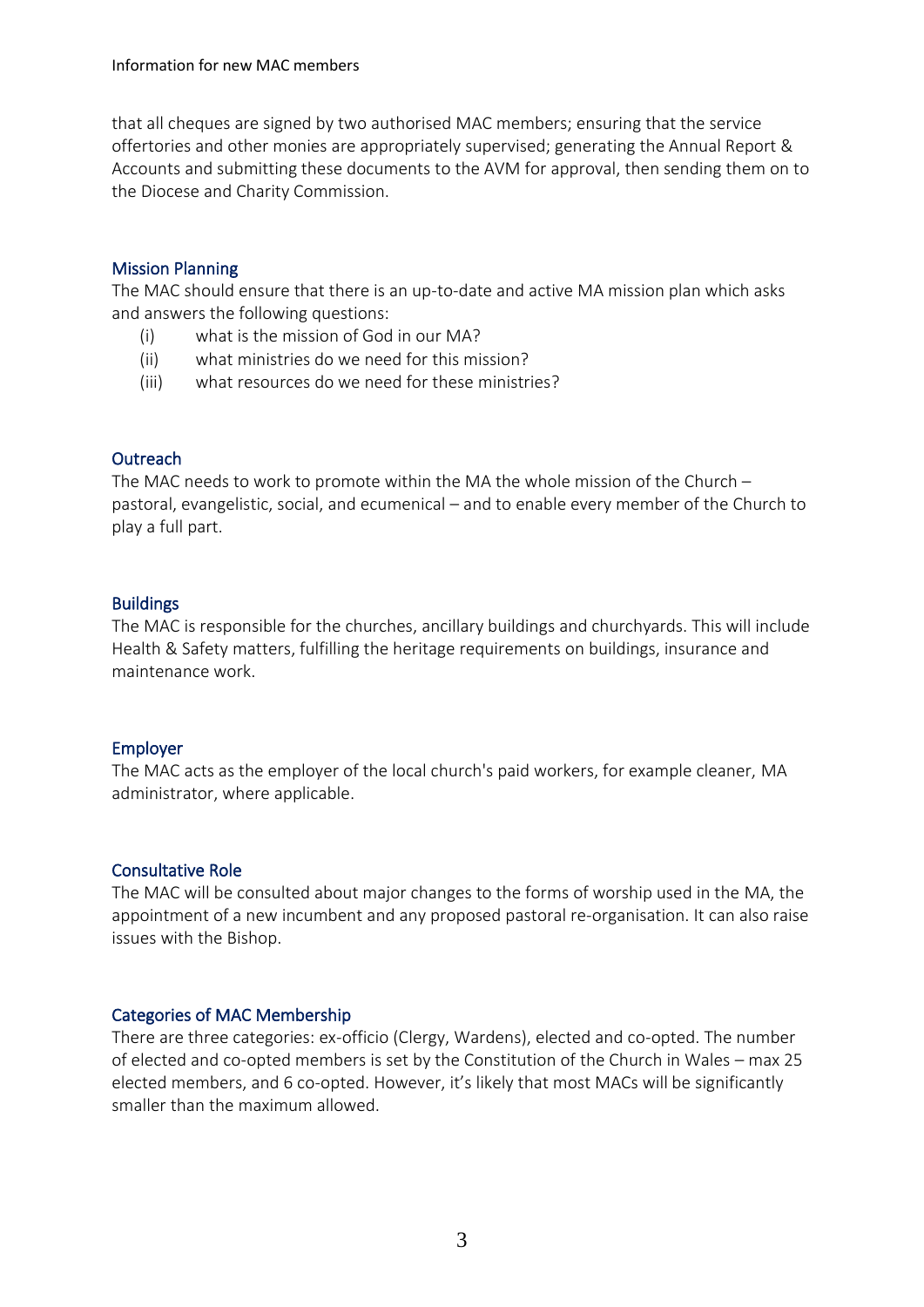#### Eligibility and Length of Office

Candidates are elected to the MAC at the AVM which takes place before 30th April each year. To be elected to the MAC, a person needs to have been on the electoral roll for at least 6 months, over 16 years of age and consent to being appointed. The appointment is for one year, but members can stand for office in any number of years. There is no upper age limit for membership, but there are one or two other conditions under which a person is excluded from membership.

#### Committees of the MAC

MACs can create sub-committees to carry out specific jobs, eg Mission Action Planning, Finance, Fabric, Social and Events. These committees all remain under the remit and oversight of the MAC.

#### Conflicts of Interest

MAC members must ensure that neither they, nor their family members, benefit from their membership of the MAC. Thus MAC members and their families should not be employed by the church without the prior written approval of the Charity Commission.

#### Professionalism

In all that is done MAC members need to see that the highest standards are maintained – breaches of Health & Safety, or not having someone's DBS checked because they are a long serving member of the church etc. is not acceptable. Our Christian faith demands that we are good stewards.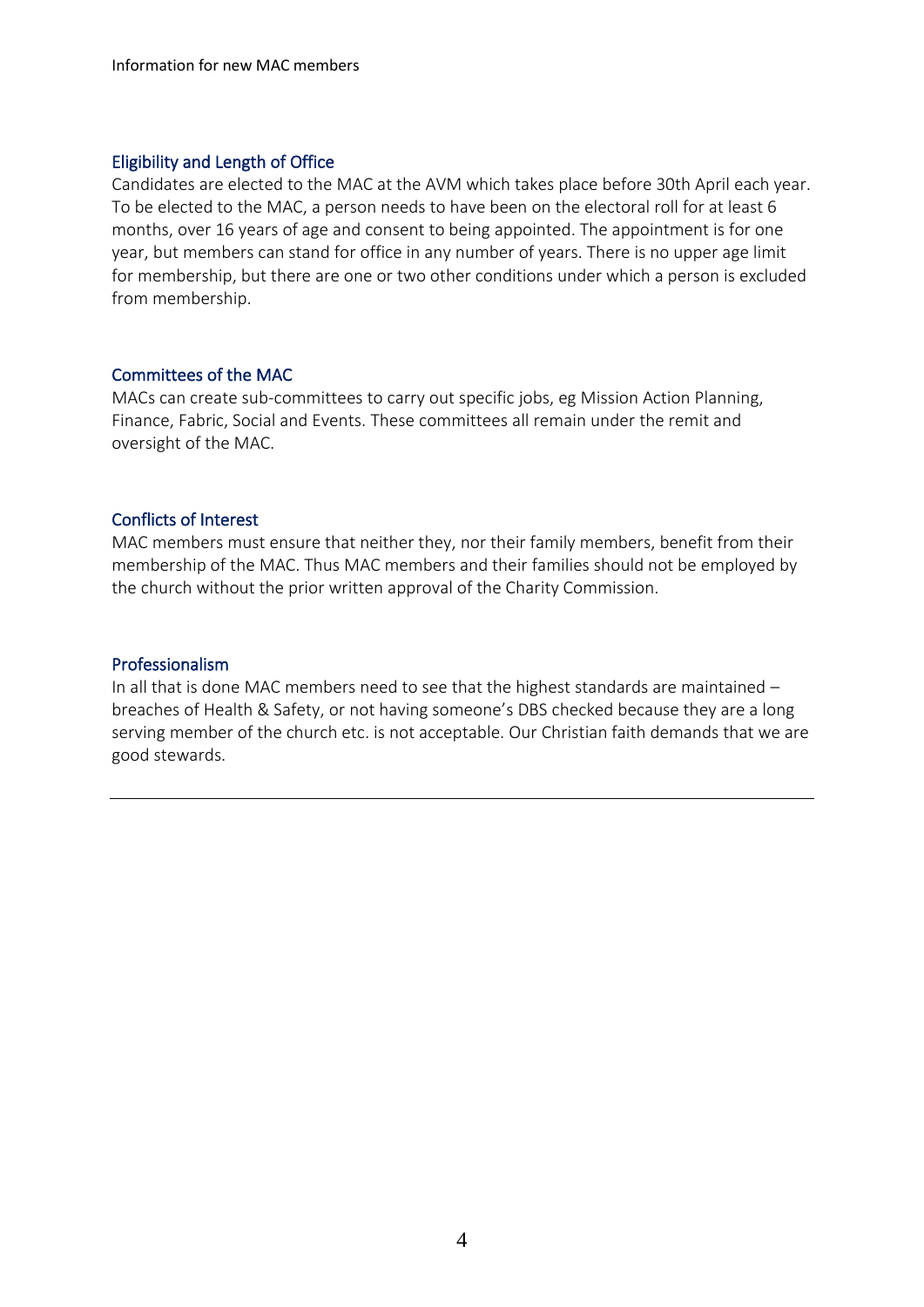## And now for Chapter (and verse) from the Constitution of the Church in Wales…

## Chapter IV

## C: PAROCHIAL ADMINISTRATION

*(Note: The Constitution still uses the language of PCC, incumbent, churchwarden and Parish, and has been changed in what follows)*

## Part I: Annual and Other Vestry Meetings

1.

(1) In every MA there shall be an Annual Vestry Meeting.

(2) The business of the Annual Vestry Meeting shall be to receive and discuss:

- (a) a report and accounts for the previous year from the MAC made in accordance with the Church in Wales Accounting Regulations.
- (b) reports on the proceedings of the Deanery and Diocesan Conferences each year.
- (c) any other reports requested by the Council or allowed by the meeting; and
- (d) with the consent of the Meeting, any other business of which notice has been given.

(3) The Annual Vestry Meeting shall elect the following, and in this order:

- (a) a Ministry Area Warden, in accordance with section 13.
- (b) subwardens, where designated under the Regulations.
- (c) the Ministry Area Councillors.
- (d) the Sidespersons, where required.
- (e) in every third year, the lay MA representatives on the Deanery Conference and an equal number of supplemental lay representatives; and
- (f) where appropriate, the lay MA representatives on the Diocesan Conference.

provided that no cleric shall vote in the election of a lay person.

(4) The Annual Vestry Meeting shall appoint an independent examiner or auditor who shall not be a member of the MAC of the MA.

(5) No person shall be eligible for election or appointment unless his or her consent to nomination has first been obtained.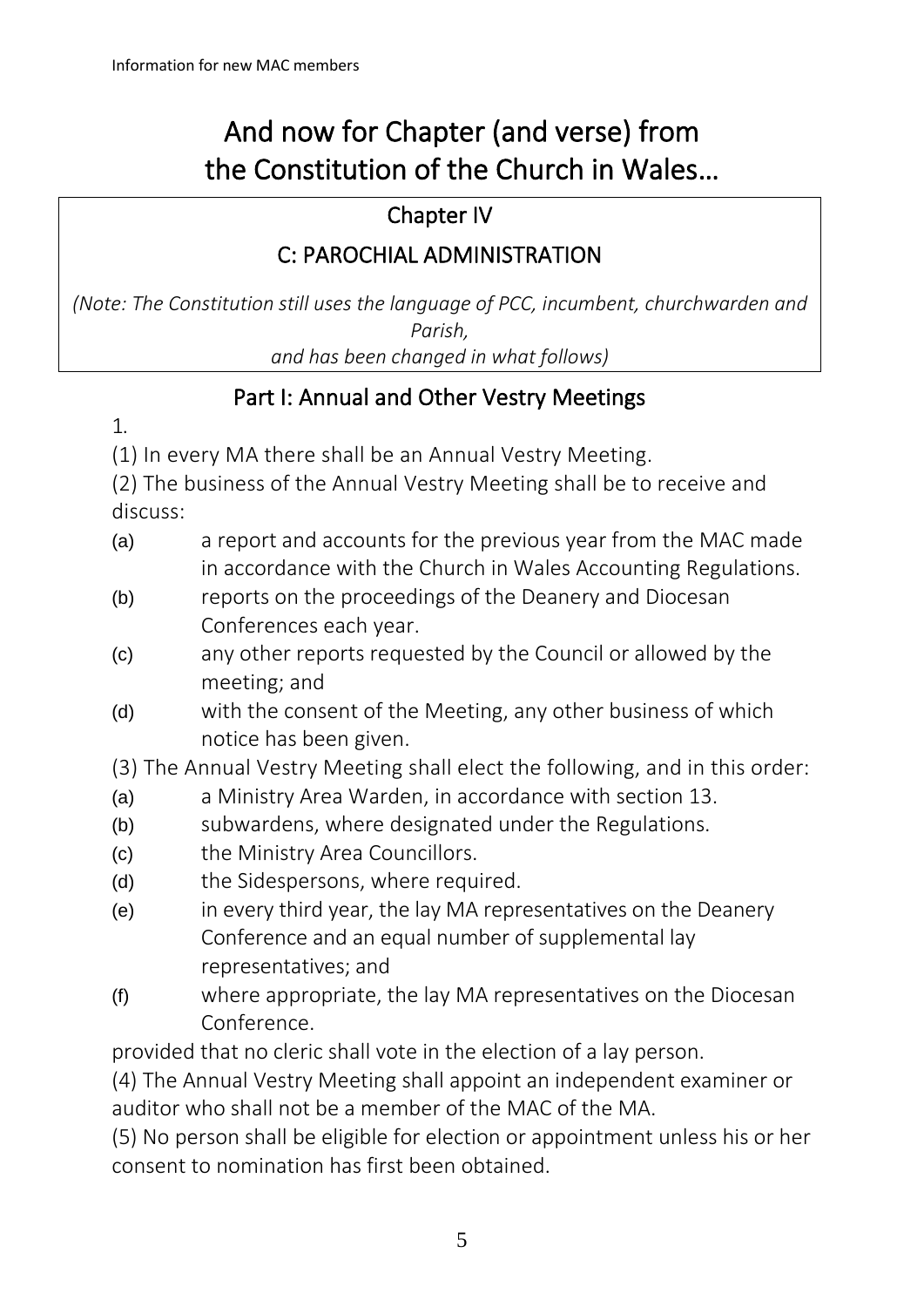(6) In a MA annexed to a Cathedral, subsection (2)(*a*) shall not extend to property and accounts relating to the Dean and Chapter, except with their consent.

## 2 .

Further Vestry meetings may be called at any time and in particular a further Vestry Meeting shall be called at the request in writing of at least one-fourth or thirty of the qualified electors of that MA.

#### 3 . *Appeals*

In the case of a dispute as to the right of a person to attend, speak or vote at any Vestry Meeting, the Chairman's ruling thereon shall for that meeting be conclusive, but any such person shall have the right to appeal to the Area Dean, provided always that where the Incumbent is the Area Dean the appeal shall lie to the Archdeacon.

## Part II: The Electoral Roll

4 .

(1) In every MA there shall be an electoral roll ('the Roll').

- (2) A lay person who is over sixteen years of age shall be entitled to have his or her name entered on the Roll if he or she:
	- (a) (i)is a Communicant; and (ii) is not a member of any religious body which is not in communion with the Church in Wales, without the written dispensation of the Diocesan Bishop from this requirement.
	- (b) is resident in the MA, or, if not so resident, has habitually attended public worship in that MA during a period of six months prior to enrolment.
	- (c) has signed a form of application for enrolment; and
	- (d) does not have his or her name entered on the Roll of another MA in Wales, save with the consent of the MACs of both MAs.

(3) Any person may apply to the MAC for his or her name to be entered on the Roll

### 5 .

### *Removal from the Roll*

A person's name shall be removed from the Roll if he or she:

(a) has died; or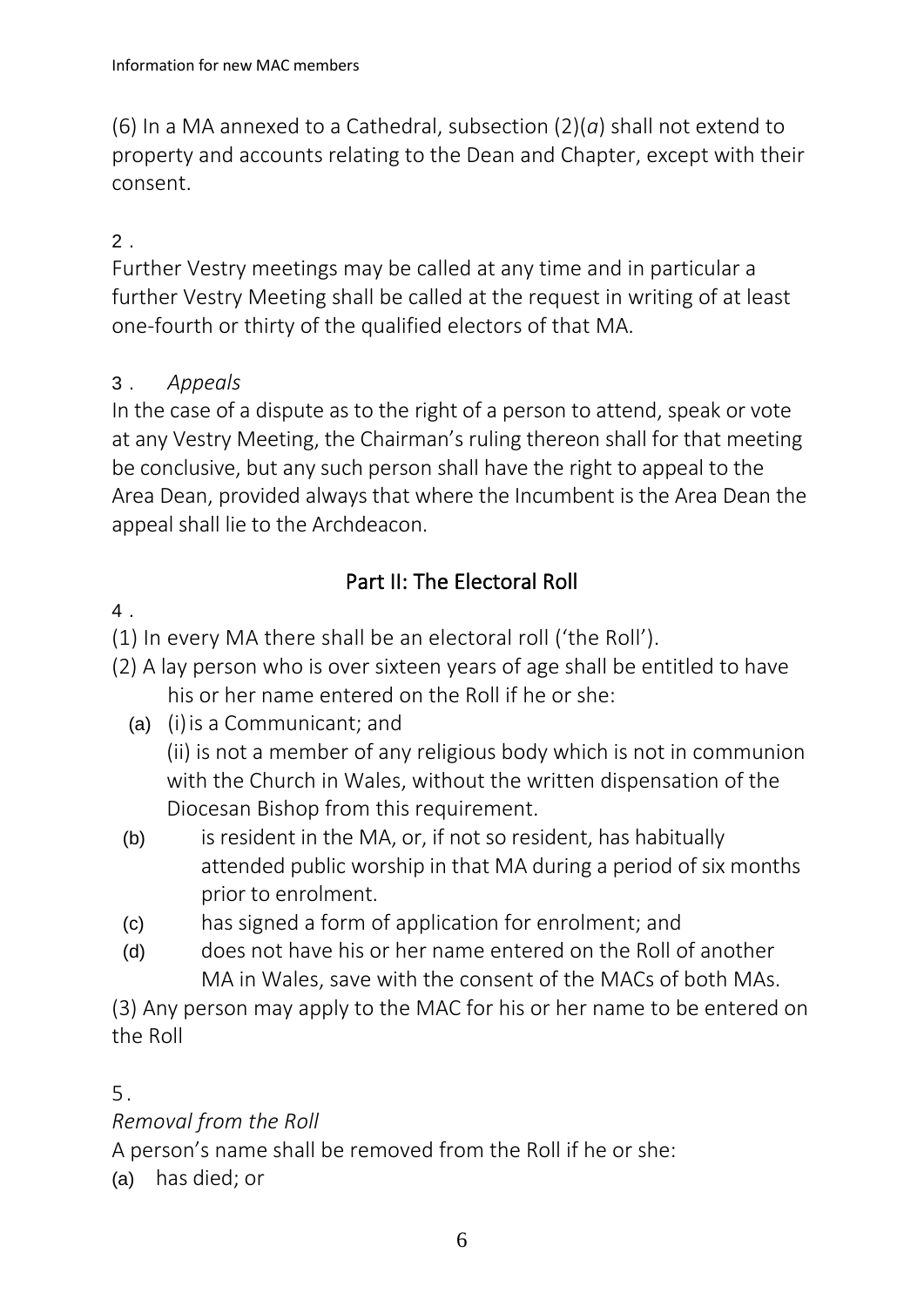- (b) becomes a Clerk in Holy Orders; or
- (c) signifies in writing his or her desire that his or her name should be removed; or
- (d) becomes, without the written permission of the Bishop, a member of any religious body which is not in communion with the Church in Wales; or
- (e) has the written dispensation of the Bishop pursuant to section 4(2)(*a*)(ii) withdrawn; or
- (f) ceases to reside in the MA, unless after so ceasing he or she continues habitually to attend public worship in that MA; or
- (g) is not resident in the MA and, save if prevented from doing so by illness or other sufficient cause, has not attended public worship in that MA during the previous six months; or
- (h) at any time after the entry of his or her name on the Roll has his or her name entered on the roll of another MA, save with the consent of the MACs of both MAs; or
- (i) was not entitled to have his or her name entered on the Roll originally.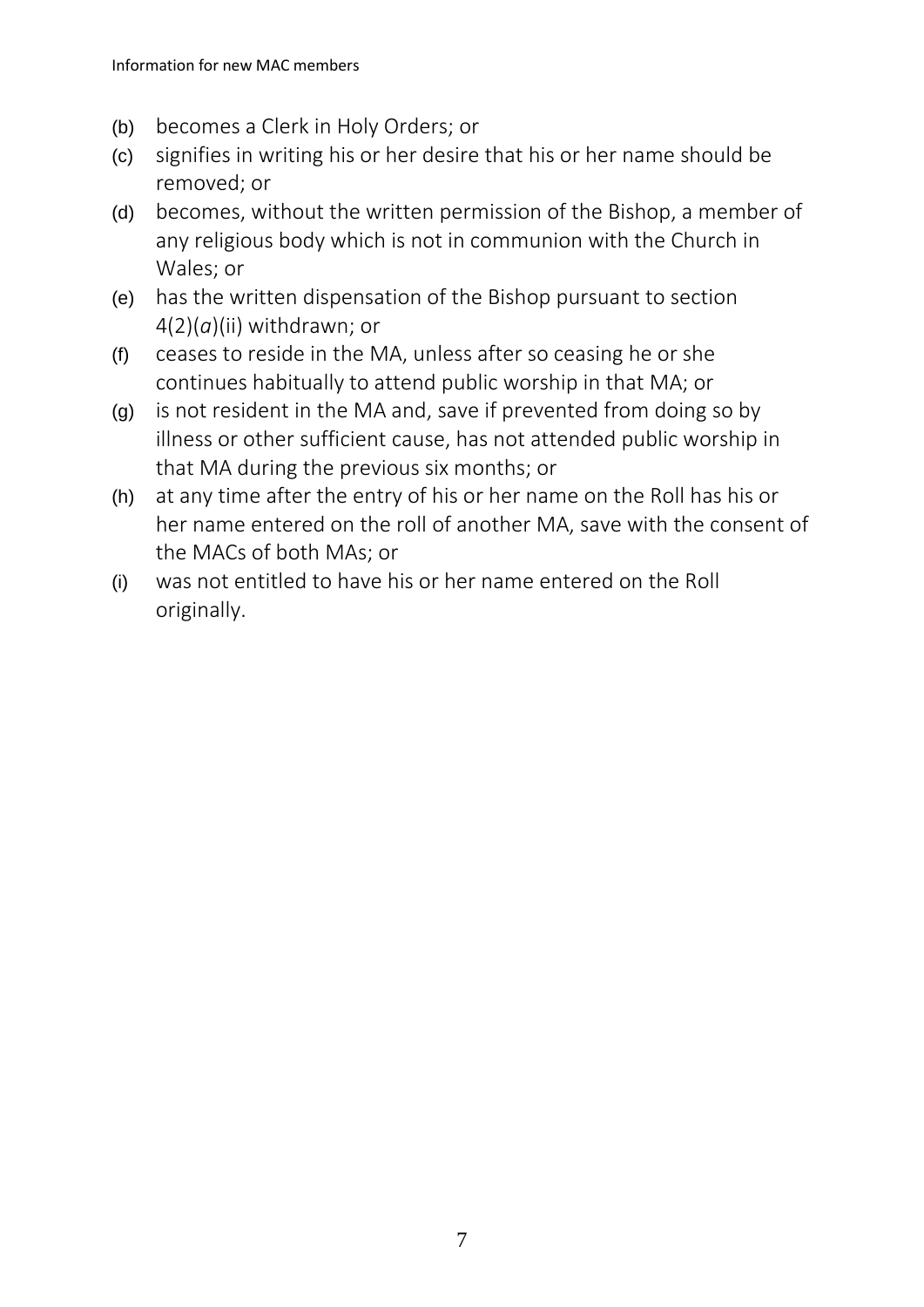6 .

- (1) The Roll shall be produced by the MAC for inspection by any qualified elector in the vestry of the MA church at any reasonable time, and any dispute arising out of this section and of regulations made hereunder shall be settled by the Archdeacon.
- (2) Any person whose application to have his or her name entered on the Roll has been refused by the MAC, or whose name has been removed from the Roll, may appeal in respect thereof in writing to the Archdeacon, who thereupon shall appoint one or more lay Communicants as a court to consider and determine the appeal. The court so appointed shall be entitled to inspect all papers and to be furnished with all relevant information connected with the appeal and the decision of such court shall be final.
- (3) The Archdeacon shall take such steps as he or she may think fit to ensure in any MA due compliance with the relevant provisions of section 4 and of Regulation 7 of the Regulations relating to Parochial Administration.

## 7.

Any qualified elector of a MA may lodge with the Secretary of the MAC an objection in writing, on grounds of lack of qualification, to the addition of a name or names to the Roll of that MA, or may in like manner object to the removal of a name or names therefrom. Such objection shall be considered by the Council, and should the Council not allow the objection the objector may appeal in writing to the Archdeacon, whereupon the matter shall proceed in accordance with the provisions of subsection 6(2).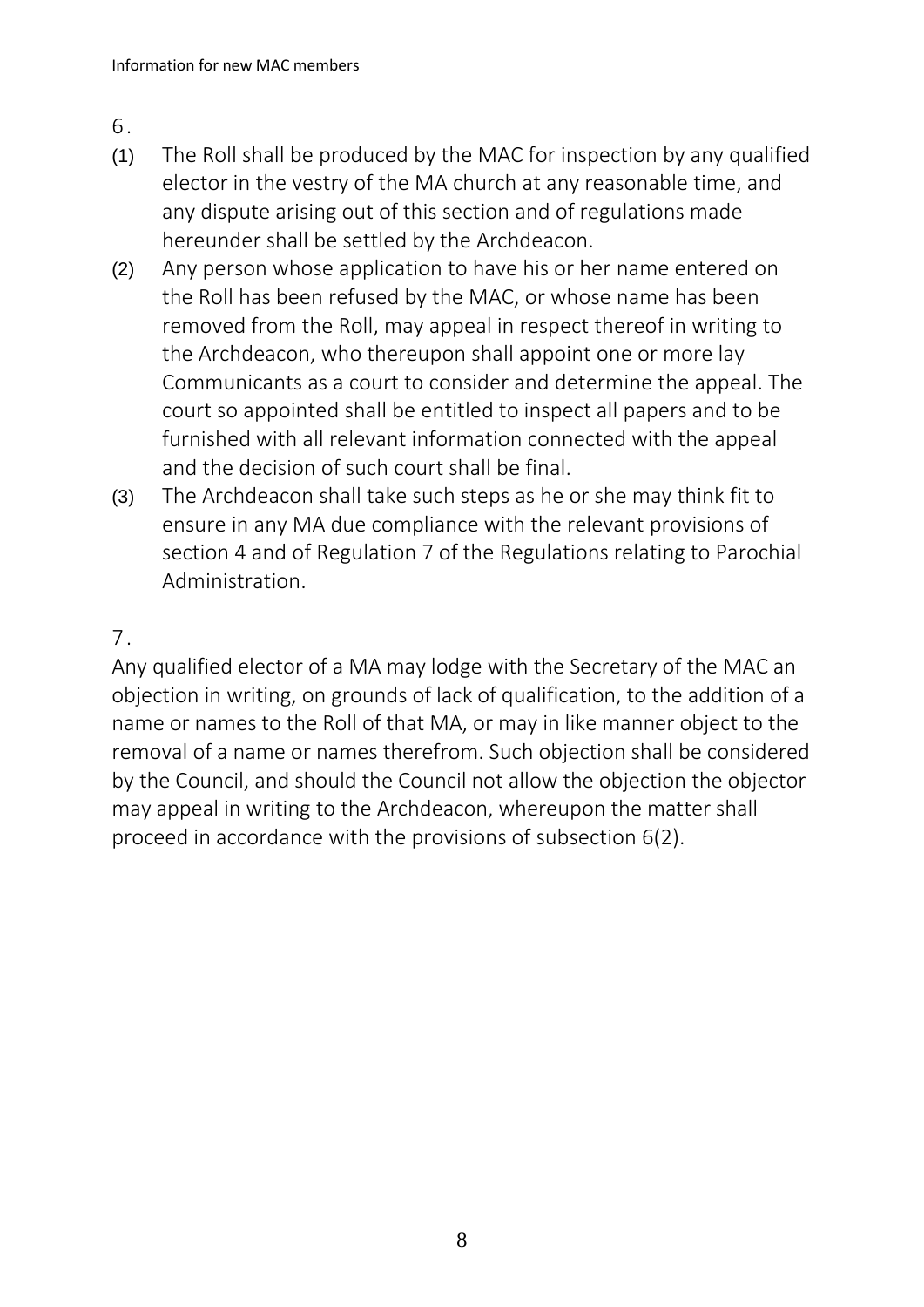## Part III: The Ministry Area Council

8 .

#### *Powers and Duties*

- (1) In every MA there shall be a MAC ("the Council"), which shall meet at least four times in every year.
- (2) It shall be the duty of the MAL and the Council to consult together and co-operate in all matters of concern and importance to the MA.
- (3) The functions of the Council shall include:
	- (a) promotion of the whole mission of the Church, pastoral, evangelistic, social and ecumenical, in the MA
	- (b) consideration and discussion of matters concerning the Church in Wales or otherwise of religious or public interest, but the discussion of any doctrinal matters by the Council shall not extend to any formulation or declaration of doctrine
	- (c) propagation and implementation of any provision made by the Governing Body, the Representative Body, or the Diocesan or Deanery Conferences, but without prejudice to the powers of the Council on any particular matter
	- (d) the discharge of the duties placed upon it by any Regulations made under the provisions of the Constitution
	- (e) preparation of the parochial budget, which shall include: the various church expenses, the MA contributions to the diocesan share and home and overseas missions, and any other branches of church work, together with arrangements for raising the moneys required
	- (f) advising on any matter properly referred to the Council
	- (g) communication with the Diocesan or Deanery Conferences on such matters as the Council deems appropriate
	- (h) an annual review of the expenses for which the clergy should be reimbursed by the MA
	- (i) the production of a report and accounts in accordance with the Charities Act 1993 or any modification or re-enactment thereof and any regulations made thereunder and in accordance with the Church in Wales Accounting Regulations (such report and account being signed by the Chairman)

(4) All MA finances (except special trusts which otherwise provide, the MAL's discretionary fund and in a MA annexed to a Cathedral property and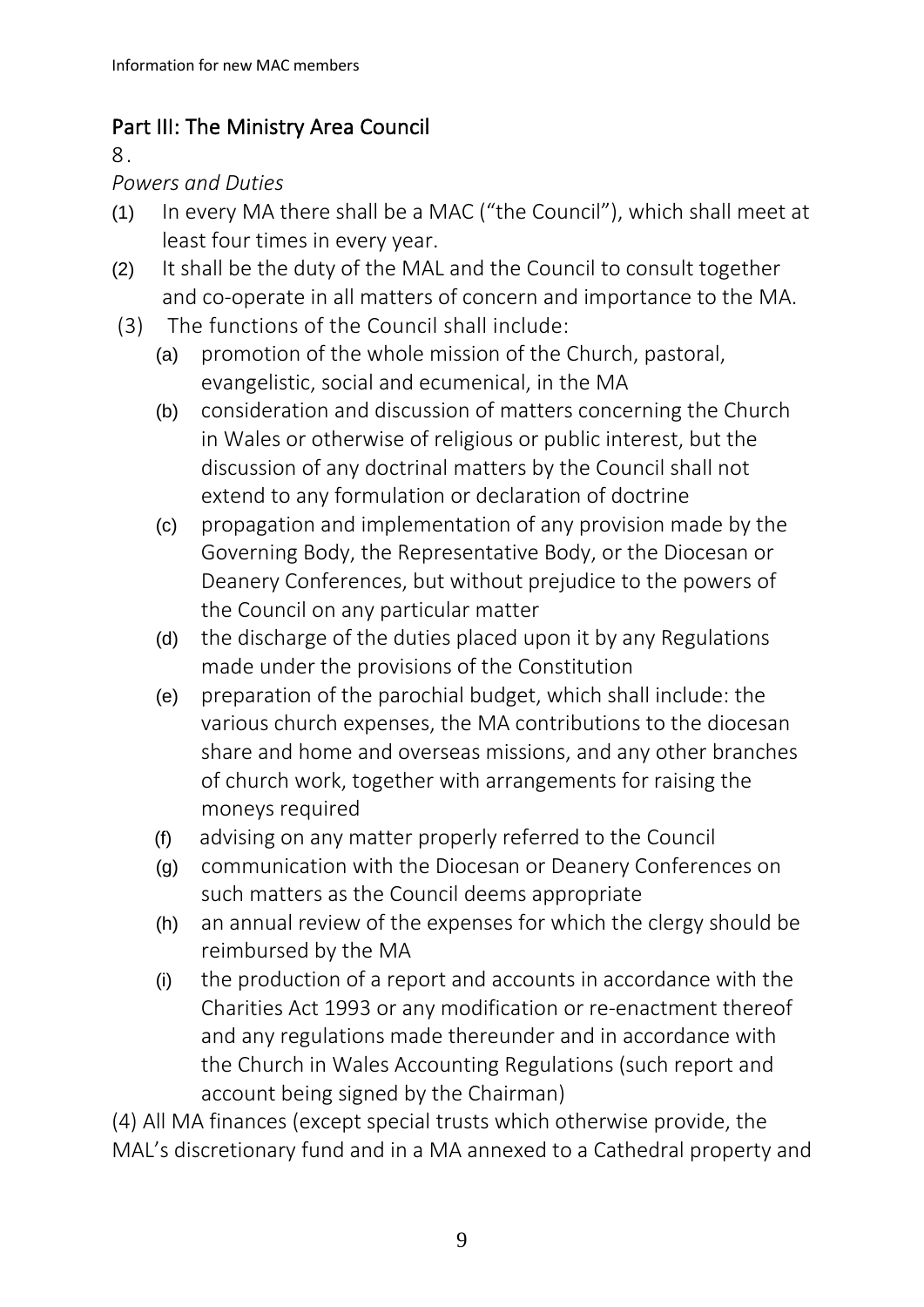accounts relating to the Dean and Chapter) shall be under the control of the Council.

(5) In the exercise of its functions the Council shall take into consideration any expression of opinion by any properly constituted church meeting. (6) The Council shall be the normal channel of communication between the members of the MA and the Bishop and shall have the right to make representations to the Bishop concerning the affairs of the Church, the cure of souls in the MA, alterations in services, and ornaments.

## *Composition*

9 .

(1) The members of the Council shall be:

- *(a) ex-officio* members whose offices are set out in the Governing Body Regulations relating to Parochial Administration
- *(b)* elected members elected in accordance with the provisions of the Regulations
- *(c)* members co-opted in accordance with the provisions of the Regulations

(2) The number of clerical members shall in no case exceed the number of lay members.

## *Qualification for Membership*

10.

Every lay member of the Council shall be a qualified elector of that MA, over eighteen years of age.

## 11.

Every lay member of the Council, before assuming office shall sign, in a book to be kept for that purpose by the Secretary of the Council, a declaration in the following form:

*I, J... S..., declare that I am a Communicant over eighteen years of age and that my name is properly entered on the electoral roll of this MA, that I will faithfully and diligently perform my duties as a Ministry Area Councillor during my year of office, and that I agree to accept and be bound by the Constitution of the Church in Wales.*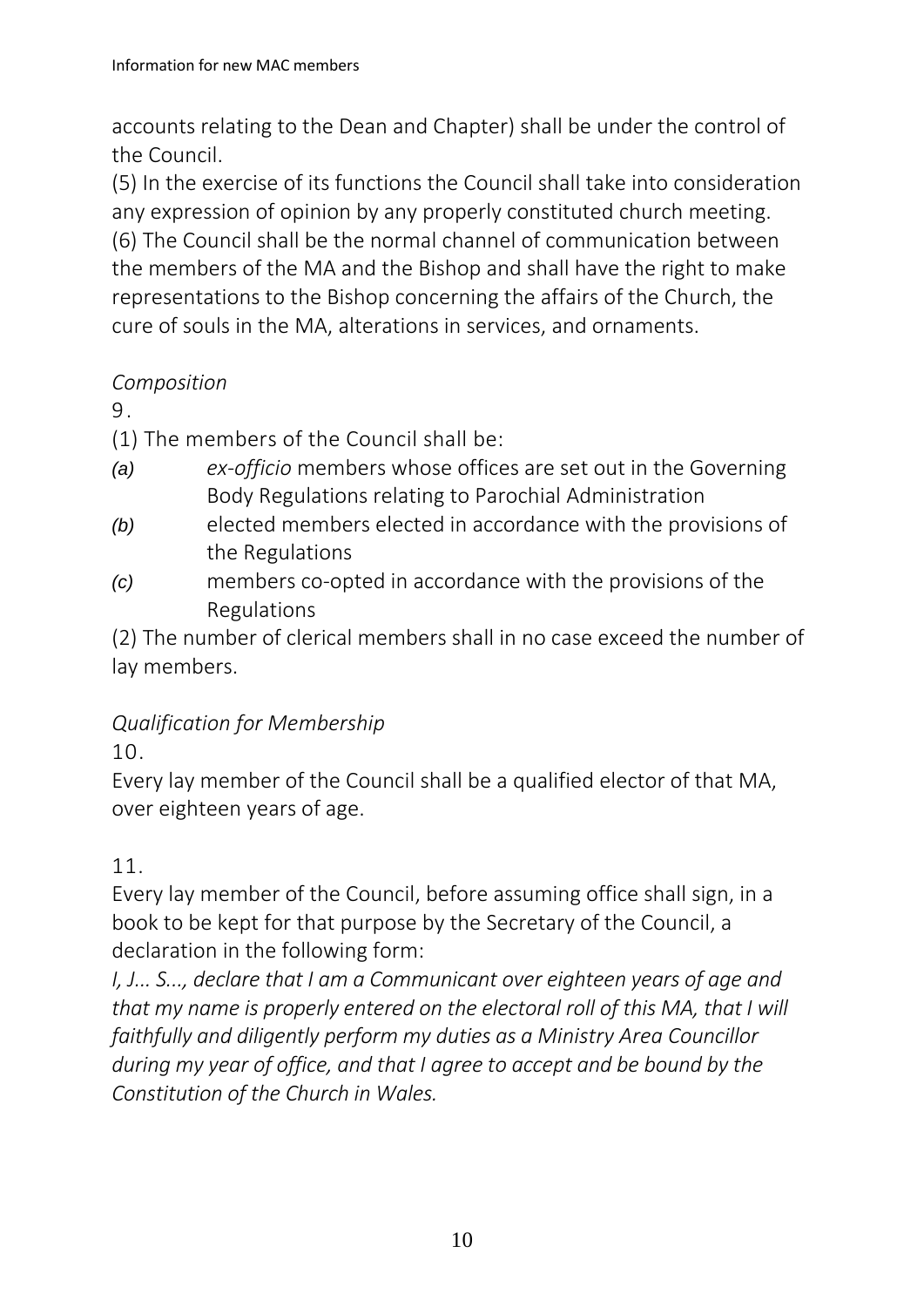#### *General*

12.

Subject to the provisions of the Constitution and the Governing Body Regulations relating to Parochial Administration, the Council:

- (a) shall make standing orders for its own procedure; and
- (b) may appoint committees (including a Finance Committee) as necessary from amongst the members of the Council, and make standing orders governing the powers and procedure of any such committee (including powers of co-option); provided that all acts and decisions of any committee, unless previously authorised, must be ratified by the Council.

### *Administration* Part IV: *Ministry Area Wardens*

13.

- (1) In every MA there shall be two Ministry Area Wardens to whom the provisions of the Governing Body Regulations relating to Parochial Administration shall apply, who shall be qualified electors of that MA and over the age of eighteen, one to be elected by the Annual Vestry Meeting and the other to be appointed at that Meeting by the MAL; provided always that where in any MA it was customary, before the passing of the Welsh Church Act 1914, to have more than two Churchwardens the number shall remain unchanged, and the method of appointing them shall continue in force, until the Diocesan Conference otherwise orders.
- (2) In a vacancy or suspended incumbency where a cleric in charge has been appointed, the appointment of a Ministry Area Warden under subsection (1) shall be made by him or her.
- (3) In a vacancy or suspended incumbency where no Cleric in charge has been appointed, or in the case of the incapacity of the Incumbent, the appointment of a Ministry Area Warden under subsection (1) may be made by the Area Dean.
- (4) The Ministry Area Warden when admitted are officers of the Diocesan Bishop. They shall discharge such duties as are by custom assigned to them; they shall be foremost in representing the laity and in consulting and co-operating with the MAL; they shall use their best endeavours to promote peace and unity amongst the members of the MA, and by example and precept to encourage them in the practice of true religion; they shall also maintain order and decency in the church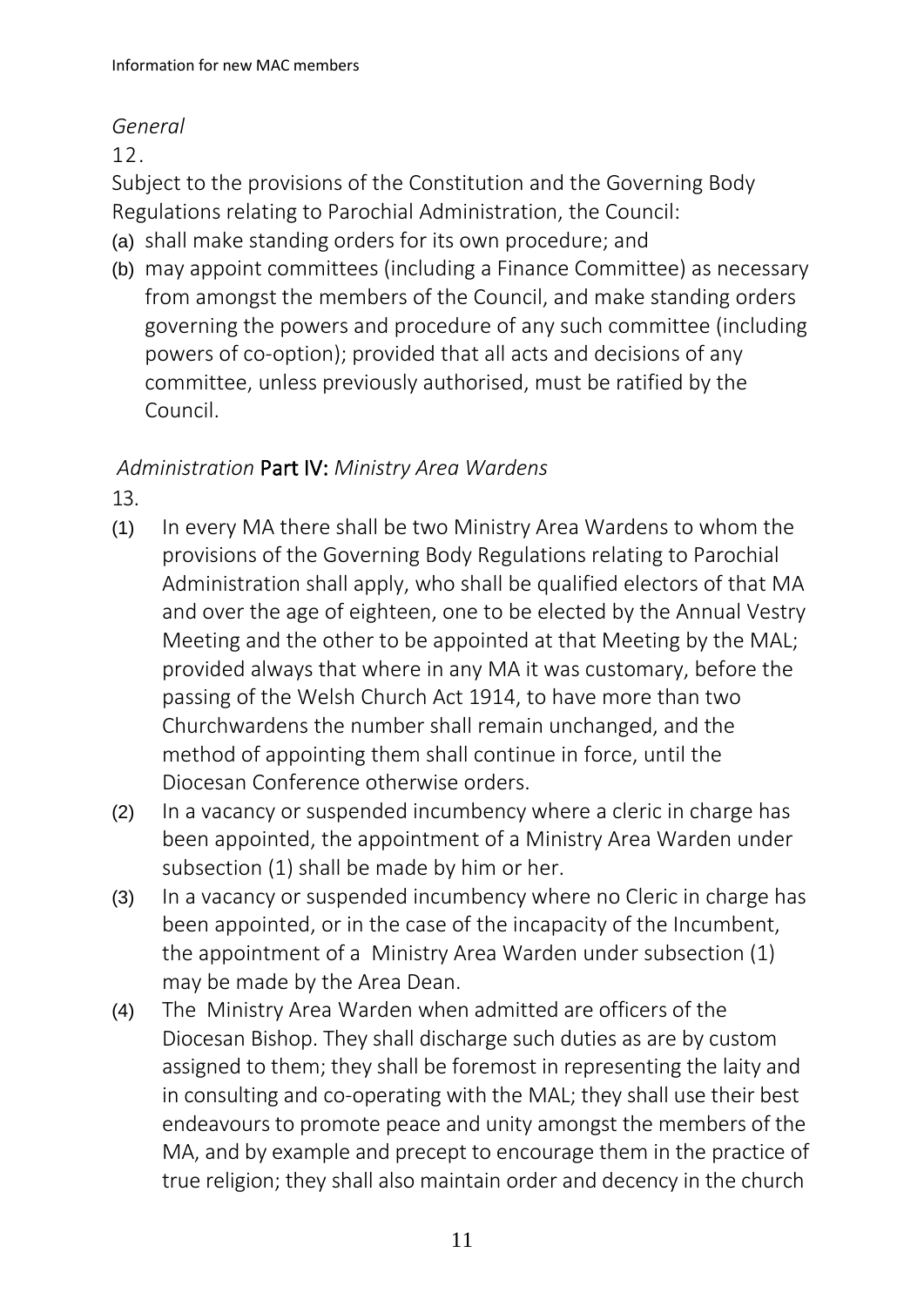and churchyard, especially during the time of public worship; and they shall discharge the duties placed upon them by the Church Fabric Regulations.

## 14.

Every Ministry Area Warden before being admitted to office shall make and sign in the presence of the Bishop, the Chancellor, the Archdeacon or a person appointed for that purpose by the Archdeacon, a declaration in the following form:

*I, J...S..., declare that I am a Communicant over eighteen years of age and that my name is properly entered on the electoral roll of the MA of ...., that I will faithfully and diligently perform the duties of* Ministry Area Warden *of such MA during my year of office, and that I agree to accept and obey any decision of the Bishop or of the Diocesan Chancellor as to my right at any time to hold the office of* Ministry Area Warden*.*

# *Administration* Part V: General Parochial Administration

15.

It shall be the duty of the MAL and Ministry Area Wardens of every MA to complete:

- (i) a Logbook and Terrier relating to each church and every other building in the MA used for public worship and belonging to the Church in Wales
- (ii) an Inventory of the respective contents thereof, and of any other articles belonging to the church and used in connection with the church in any place in the MA

which documents shall be completed in such form and at such times as may from time to time be prescribed by the Representative Body or the appropriate Committee thereof. Provided that, in the case of a Cathedral (except the Cathedral Church of St Woolos), the responsibility for completing the Logbook, Terrier and Inventory shall be that of the Dean and Chapter.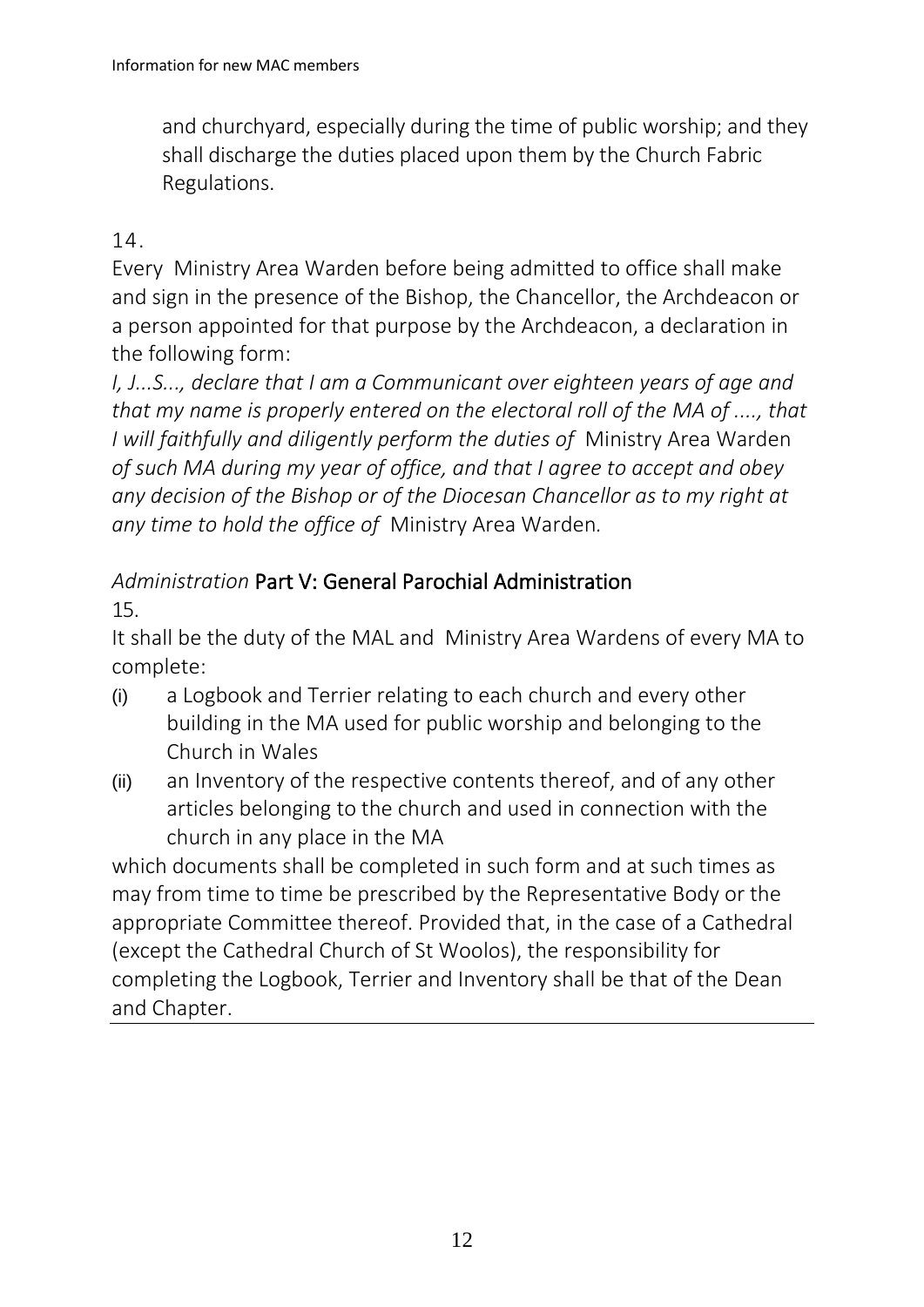### Requirements Laid Upon Trustees by the Charity Commission

MAC members are, in legal terms, the Trustees of a charity, and whether the charity is registered or not nearly all of the same duties and responsibilities apply.

The CC publishes helpful and accessible guidance for Trustees, eg *The Essential Trustee (CC3)*, a copy of which can be downloaded here: <https://bit.ly/CC-cc3>

## The Charity Commission's Requirements for the Making of Decisions by Charity Trustees

The Charity Commission has issued formal statutory guidance on the law and regulation concerning the decision making of charitable trustees *('It's Your Decision: Charity Trustees and Decision-Making'* – CC27) If this guidance is followed then trustees can show that they have carried out their trustee decision-making obligations in good faith. The principles for good decision-making are:

### 1. Trustees must act within their powers.

Trustees must only make decisions that advance or support their charity's objectives for the public benefit.

Trustees must ensure that they are acting in accordance with charity law and the governing document of their charity.

### 2. Trustees must act in good faith.

Trustees must be able that decisions are made with honest intention and genuine motives.

### 3. Trustees must be satisfied that they are sufficiently informed.

Trustees must be able to demonstrate that their decision-making was based on appropriate evidence.

This includes:

- taking into account professional advice
- carrying out a risk assessment